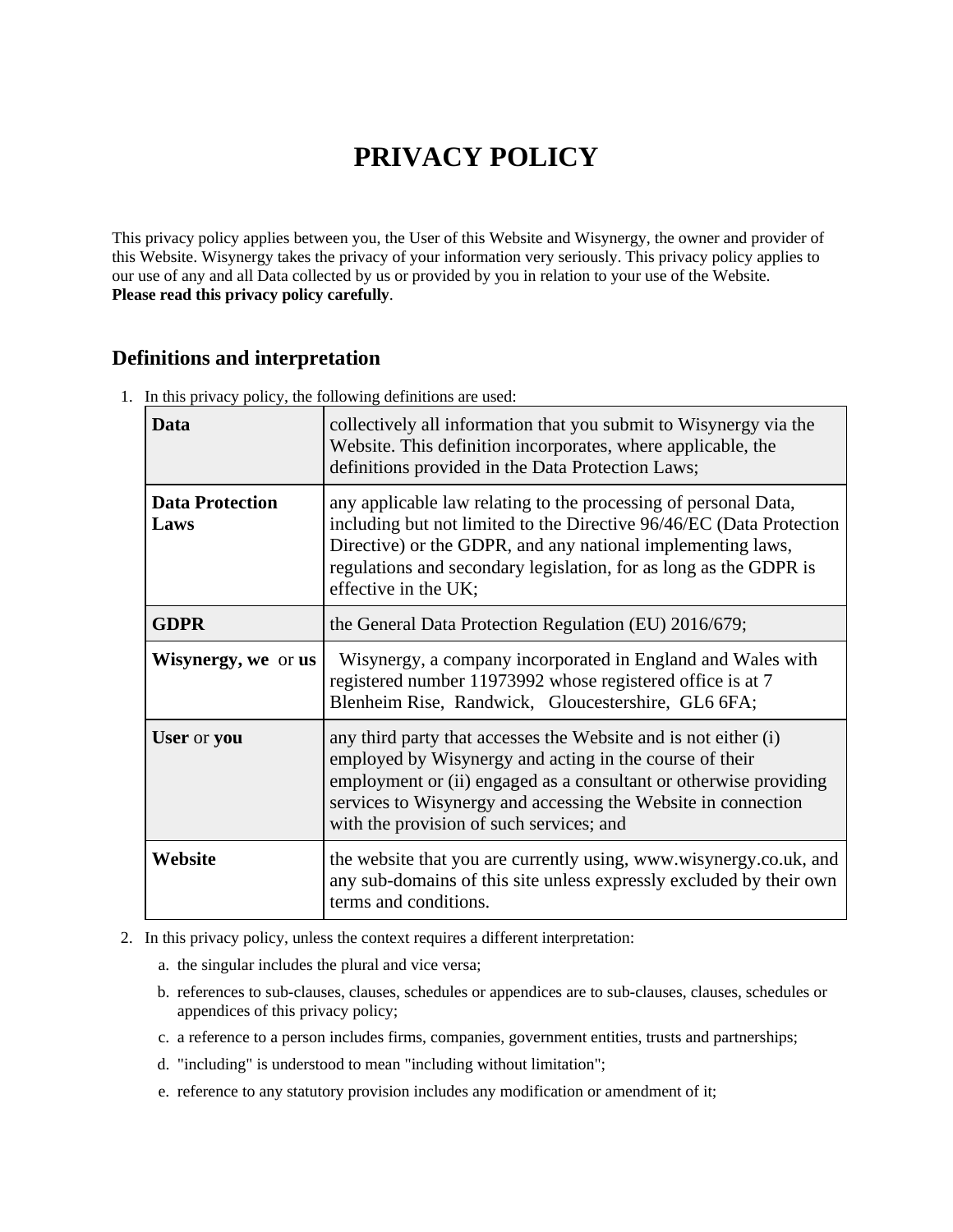f. the headings and sub-headings do not form part of this privacy policy.

## **Scope of this privacy policy**

- 3. This privacy policy applies only to the actions of Wisynergy and Users with respect to this Website. It does not extend to any websites that can be accessed from this Website including, but not limited to, any links we may provide to social media websites.
- 4. For purposes of the applicable Data Protection Laws, Wisynergy is the "data controller". This means that Wisynergy determines the purposes for which, and the manner in which, your Data is processed.

## **Data collected**

- 5. We may collect the following Data, which includes personal Data, from you:
	- a. name;
	- b. date of birth;
	- c. job title;
	- d. profession;
	- e. contact Information such as email addresses and telephone numbers;

in each case, in accordance with this privacy policy.

#### **How we collect Data**

- 6. We collect Data in the following ways:
	- a. data is given to us by you ; and
	- b. data is collected automatically.

#### **Data that is given to us by you**

- 7. Wisynergy will collect your Data in a number of ways, for example:
	- a. when you contact us through the Website, by telephone, post, e-mail or through any other means;
	- b. when you make payments to us, through this Website or otherwise;
	- c. when you elect to receive marketing communications from us;
	- d. when you use our services;

in each case, in accordance with this privacy policy.

#### **Data that is collected automatically**

8. To the extent that you access the Website, we will collect your Data automatically, for example: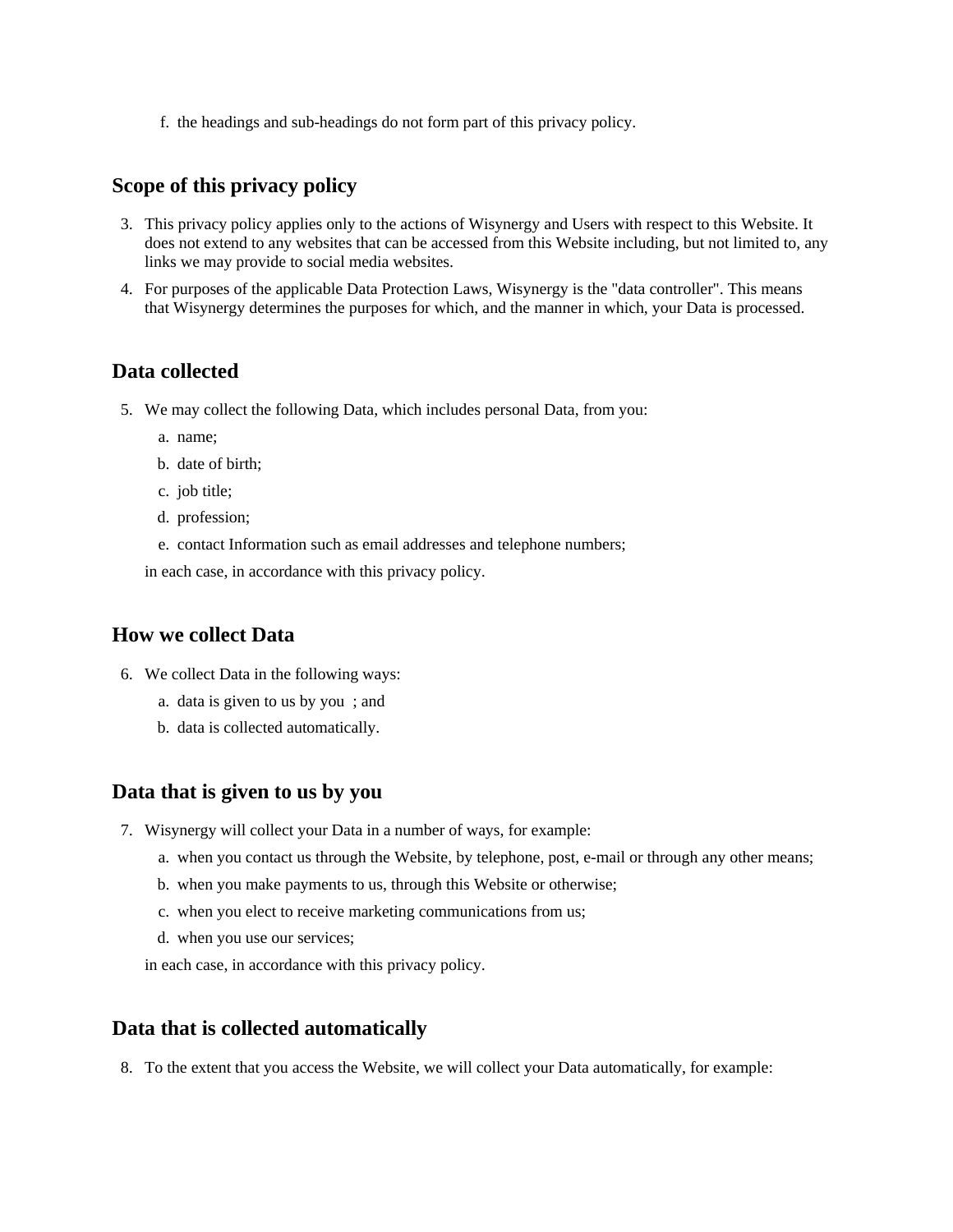a. we automatically collect some information about your visit to the Website. This information helps us to make improvements to Website content and navigation, and includes your IP address, the date, times and frequency with which you access the Website and the way you use and interact with its content.

## **Our use of Data**

- 9. Any or all of the above Data may be required by us from time to time in order to provide you with the best possible service and experience when using our Website. Specifically, Data may be used by us for the following reasons:
	- a. internal record keeping;
	- b. transmission by email of marketing materials that may be of interest to you;

in each case, in accordance with this privacy policy.

- 10. We may use your Data for the above purposes if we deem it necessary to do so for our legitimate interests. If you are not satisfied with this, you have the right to object in certain circumstances (see the section headed "Your rights" below).
- 11. For the delivery of direct marketing to you via e-mail, we'll need your consent, whether via an opt-in or soft-opt-in:
	- a. soft opt-in consent is a specific type of consent which applies when you have previously engaged with us (for example, you contact us to ask us for more details about a particular product/service, and we are marketing similar products/services). Under "soft opt-in" consent, we will take your consent as given unless you opt-out.
	- b. for other types of e-marketing, we are required to obtain your explicit consent; that is, you need to take positive and affirmative action when consenting by, for example, checking a tick box that we'll provide.
	- c. if you are not satisfied about our approach to marketing, you have the right to withdraw consent at any time. To find out how to withdraw your consent, see the section headed "Your rights" below.

## **Who we share Data with**

- 12. We may share your Data with the following groups of people for the following reasons:
	- a. any of our group companies or affiliates for the provisioning of services;
	- b. our employees, agents and/or professional advisors for the sole purpose of performing their job duties;
	- c. third party service providers who provide services to us which require the processing of personal data - to help third party service providers in receipt of any shared data to perform functions on our behalf;
	- d. third party payment providers who process payments made over the Website to enable third party payment providers to process payments and refunds;
	- e. relevant authorities to facilitate the detection of crime and cybercrime activities;

in each case, in accordance with this privacy policy.

# **Keeping Data secure**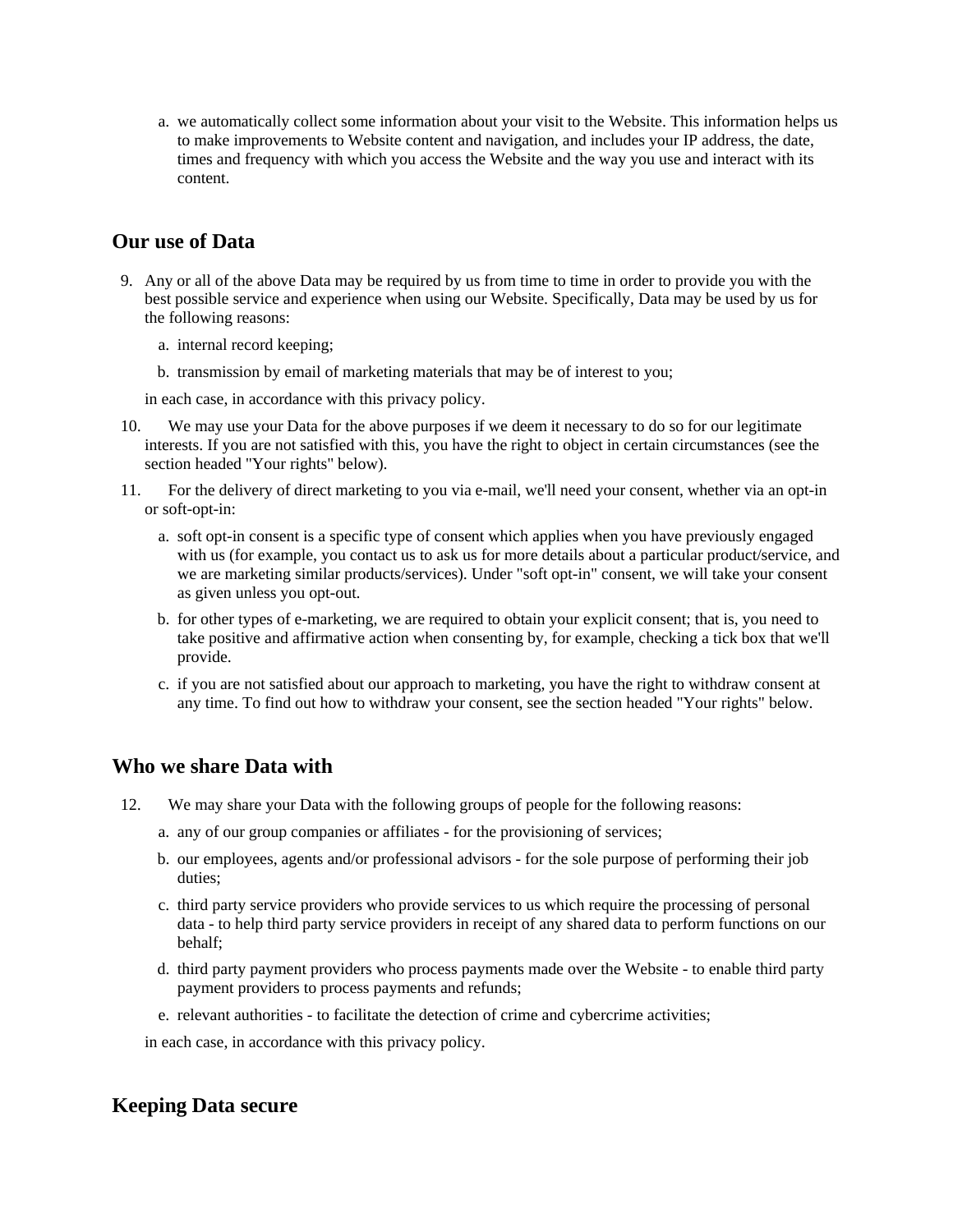- 13. We will use technical and organisational measures to safeguard your Data, for example:
	- a. access to your account is controlled by a password and a user name that is unique to you.
	- b. we store your Data on secure servers.
- 14. Technical and organisational measures include measures to deal with any suspected data breach. If you suspect any misuse or loss or unauthorised access to your Data, please let us know immediately by contacting us via this e-mail address: info@wisynergy.co.uk.
- 15. If you want detailed information from Get Safe Online on how to protect your information and your computers and devices against fraud, identity theft, viruses and many other online problems, please visit www.getsafeonline.org. Get Safe Online is supported by HM Government and leading businesses.

#### **Data retention**

- 16. Unless a longer retention period is required or permitted by law, we will only hold your Data on our systems for the period necessary to fulfil the purposes outlined in this privacy policy or until you request that the Data be deleted.
- 17. Even if we delete your Data, it may persist on backup or archival media for legal, tax or regulatory purposes.

## **Your rights**

- 18. You have the following rights in relation to your Data:
	- a. **Right to access** the right to request (i) copies of the information we hold about you at any time, or (ii) that we modify, update or delete such information. If we provide you with access to the information we hold about you, we will not charge you for this, unless your request is "manifestly unfounded or excessive." Where we are legally permitted to do so, we may refuse your request. If we refuse your request, we will tell you the reasons why.
	- b. **Right to correct** the right to have your Data rectified if it is inaccurate or incomplete.
	- c. **Right to erase** the right to request that we delete or remove your Data from our systems.
	- d. **Right to restrict our use of your Data** the right to "block" us from using your Data or limit the way in which we can use it.
	- e. **Right to data portability** the right to request that we move, copy or transfer your Data.
	- f. **Right to object** the right to object to our use of your Data including where we use it for our legitimate interests.
- 19. To make enquiries, exercise any of your rights set out above, or withdraw your consent to the processing of your Data (where consent is our legal basis for processing your Data), please contact us via this e-mail address: info@wisynergy.co.uk.
- 20. If you are not satisfied with the way a complaint you make in relation to your Data is handled by us, you may be able to refer your complaint to the relevant data protection authority. For the UK, this is the Information Commissioner's Office (ICO). The ICO's contact details can be found on their website at https://ico.org.uk/.
- 21. It is important that the Data we hold about you is accurate and current. Please keep us informed if your Data changes during the period for which we hold it.